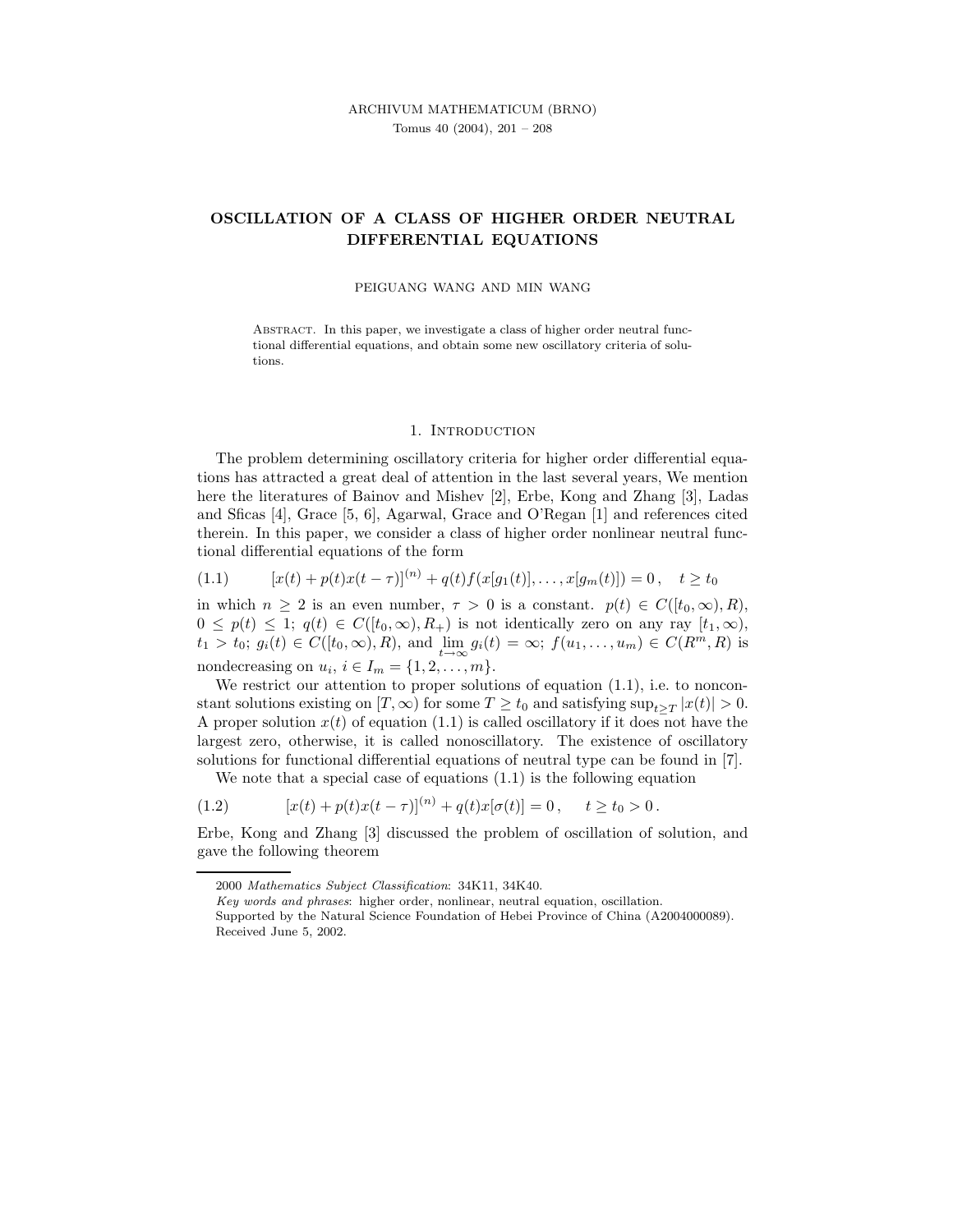Theorem A. Assume that the following conditions hold

 $A_1$ )  $0 \leq p(t) \leq 1$ ,  $q(t) \geq 0$ , and  $q(t)$  is not identical zero on any ray  $[t_1, \infty)$ ,  $t \geq t_1 \geq t_0;$ 

$$
A_2) \ 0 < \sigma(t) \le t, \ 0 < \sigma'(t) \le 1, \ and \ \lim_{t \to \infty} \sigma(t) = \infty.
$$

If there exists a function  $\rho(t) \in C'([t_0, \infty), (0, \infty))$  such that

(1.3) 
$$
\lim_{t \to \infty} \frac{1}{t^{m-1}} \int_{t_0}^t \frac{(t-s)^{m-3} (\rho'(s)(t-s) - (m-1)\rho(s))^2}{\sigma'(s)\sigma^{n-2}(s)\rho(s)} ds < \infty,
$$

(1.4) 
$$
\lim_{t \to \infty} \frac{1}{t^{m-1}} \int_{t_0}^t (t-s)^{m-1} \rho(s) q(s) (1 - p(\sigma(s))) ds = \infty,
$$

in which  $m \geq 3$  is a integer, then every solution of equation (1.2) is oscillatory.

The aim of this paper is obtain some new oscillatory criteria for equation (1.1) by introducing parameter functions  $H(t, s)$  and  $h(t, s)$ . The results generalize and improve Theorem A at the same time.

The following Lemmas will be found in [8] which are useful for the proof of main results.

**Lemma 1.** Let  $u(t)$  be a positive and n times differentiable function on  $R_+$ . If  $u^{(n)}(t)$  is of constant sign and not identically zero on any ray  $[t_1,+\infty)$  for  $(t_1>0),$ then there exists a  $t_u \geq t_1$  and an integer  $l$   $(0 \leq l \leq n)$ , with  $n + l$  even for  $u(t)u^{(n)}(t) \geq 0$  or  $n+l$  odd for  $u(t)u^{(n)}(t) \leq 0$ ; and for  $t \geq t_u$ ,

$$
u^{(k)}(t) > 0
$$
,  $0 \le k < l$ ;  $(-1)^{k-l}u^{(k)}(t) > 0$ ,  $l \le k < n$ .

Lemma 2. Suppose that the conditions of Lemma 1 is satisfied, and

$$
u^{(n-1)}(t)u^{(n)}(t) \le 0
$$
,  $t \ge t_u$ ,

then for any  $\theta \in (0,1)$  and sufficiently large t, sufficiently large t, there exists a constant  $M_{\theta}$  satisfying

(1.5) 
$$
|u'(\theta t)| \geq M_{\theta} t^{n-2} |u^{(n-1)}(t)|.
$$

## 2. Main results

We say that a function  $H = H(t, s)$  belong to a function class X, denoted by  $H \in X$ , if  $H \in C'(D, R_+)$ , where  $D = \{(t, s)|t \ge s \ge t_0\}$  which satisfies

 $H(t,t) = 0 \, , \quad t \geq t_0 \, , \qquad H(t,s) > 0 \, , \quad t > s \geq t_0 \, ;$ 

moreover, there exists a function  $h(t, s) \in C(D, R)$  such that

$$
H_s'(t,s) \le 0
$$
, and  $-H_s'(t,s) = h(t,s)\sqrt{H(t,s)}$ ,  $(t,s) \in D$ .

Theorem 1. Suppose that the following conditions hold

 $(H_1)$  there exists a function  $\sigma(t) \in C'([t_0,\infty), (0,\infty))$  such that  $\sigma(t) \leq g_i(t) \leq t$ , and  $\lim_{t\to\infty}\sigma(t) = \infty, i \in I_m;$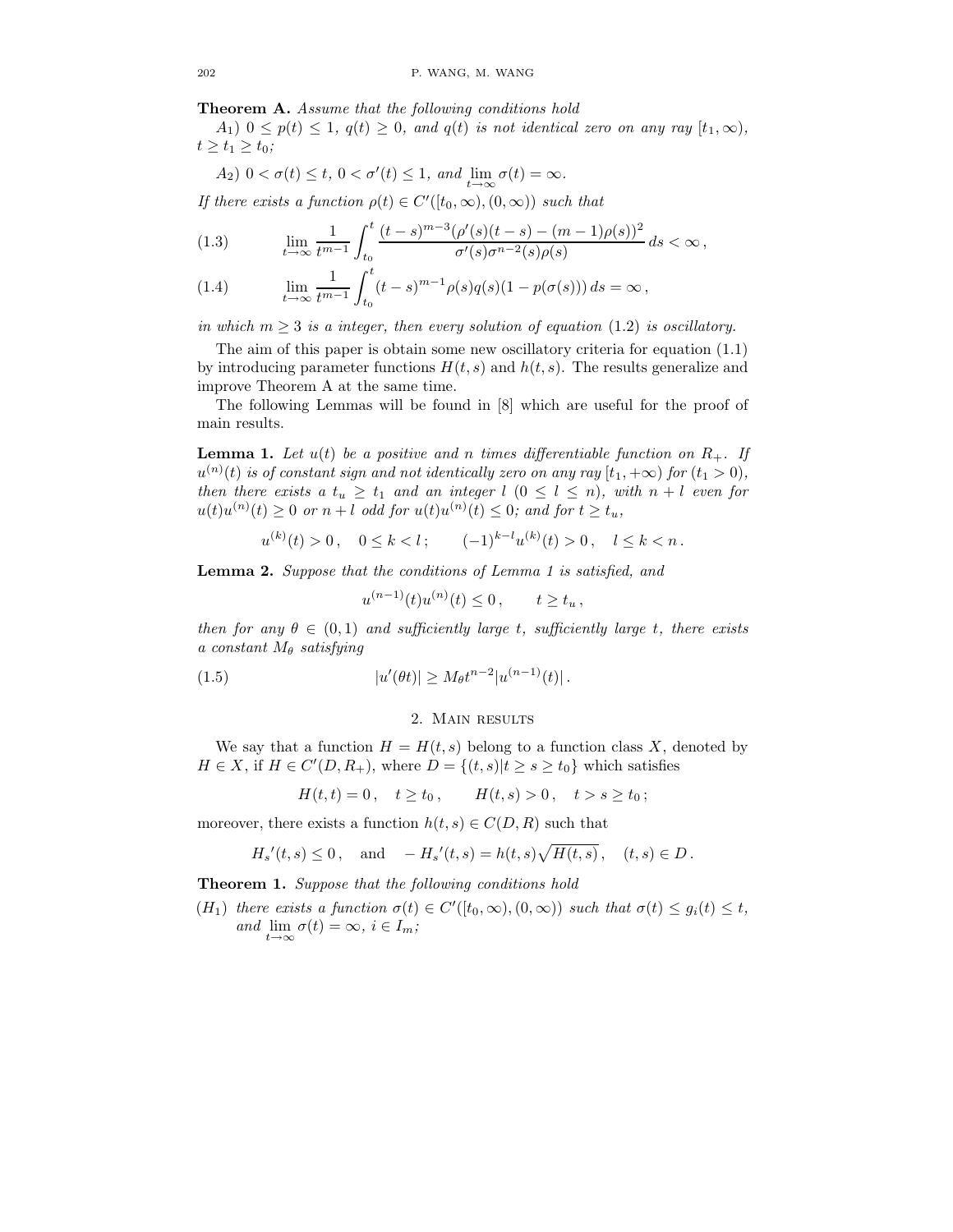$(H_2)$   $f(u_1, \ldots, u_m)$  have same sign with  $u_1, \ldots, u_m$  when  $u_1, \ldots, u_m$  have same sign,  $i \in I_m = 1, 2, ..., m$ , and there exist constants  $N > 0$  and  $\lambda > 0$  such that

(2.1) 
$$
\liminf_{|u_1| \to \infty} \left| \frac{f(u_1, \dots, u_m)}{u_1} \right| \ge \lambda, \quad |u_i| \ge N, \ (i \ne 1).
$$

If there exists a function  $\rho(t) \in C'([t_0, \infty), (0, \infty))$ , such that for any  $H \in X$ 

$$
\limsup_{t \to \infty} \frac{1}{H(t, t_0)} \int_{t_0}^t \left\{ \lambda H(t, s) \rho(s) q(s) \{1 - p[g_1(s)]\} - \frac{\left[\rho'(s) \sqrt{H(t, s)} - h(t, s) \rho(s)\right]^2}{2M_\theta \rho(s) \sigma'(s) \sigma^{n-2}(s)} \right\} ds = \infty,
$$

in which  $M_{\theta}$  is a constant, then every solution of equation (1.1) is oscillatory.

**Proof.** Suppose that  $x(t)$  is a nonoscillatory solution of equation (1.1), and  $x(t)$  be an eventually positive solution. From the assumption of  $g_i(t)$  and  $f(u_1, \ldots, u_m)$ , there exists a  $t_1 \geq t_0$ , such that

$$
x(t - \tau) > 0
$$
,  $x[g_i(t)] > 0$ ,  $f(x[g_1(t)],...,x[g_m(t)]) > 0$ ,  $i \in I_m$ .

Let

(2.3) 
$$
y(t) = x(t) + p(t)x(t - \tau),
$$

then  $y(t) > 0, t \geq t_1$ , and from  $(1.1), y^{(n)}(t) \leq 0$ , and  $y^{(n)}(t)$  is not identical zero on any  $[t_1\infty)$ . Thus, from Lemma 1, there are exists a  $t_2 \geq t_1$  and a odd  $l(0 < l < n)$  such that

$$
y^{(k)}(t) > 0
$$
,  $0 \le k < l$ ,  $(-1)^{k-l}y^{(k)}(t) > 0$ ,  $l \le k < n$ ,  $t \ge t_2$ .

Choosing  $k = 1$  and  $k = n - 1$ , then

(2.4) 
$$
y'(t) > 0
$$
,  $y^{(n-1)}(t) > 0$ ,  $t \ge t_2$ .

Furthermore, from Lemma 2, and noting that  $y^{(n)}(t) \leq 0$ , there exists  $M_{\theta} > 0$ and  $t_3 \geq t_2$ , such that

$$
(2.5) \t y'[\frac{\sigma(t)}{2}] \geq M_{\theta} \sigma^{n-2}(t) y^{(n-1)}[\sigma(t)] \geq M_{\theta} \sigma^{n-2}(t) y^{(n-1)}(t), \t t \geq t_3.
$$

Let

(2.6) 
$$
z(t) = \frac{y^{(n-1)}(t)}{y[\frac{\sigma(t)}{2}]},
$$

then

(2.7) 
$$
z'(t) = -q(t)\frac{f(x[g_1(t)], \dots, x[g_m(t)])}{y\left[\frac{\sigma(t)}{2}\right]} - \frac{1}{2}\sigma'(t)z(t)\frac{y'\left[\frac{\sigma(t)}{2}\right]}{y\left[\frac{\sigma(t)}{2}\right]}
$$

$$
= I_1 + I_2, \qquad t \ge t_3,
$$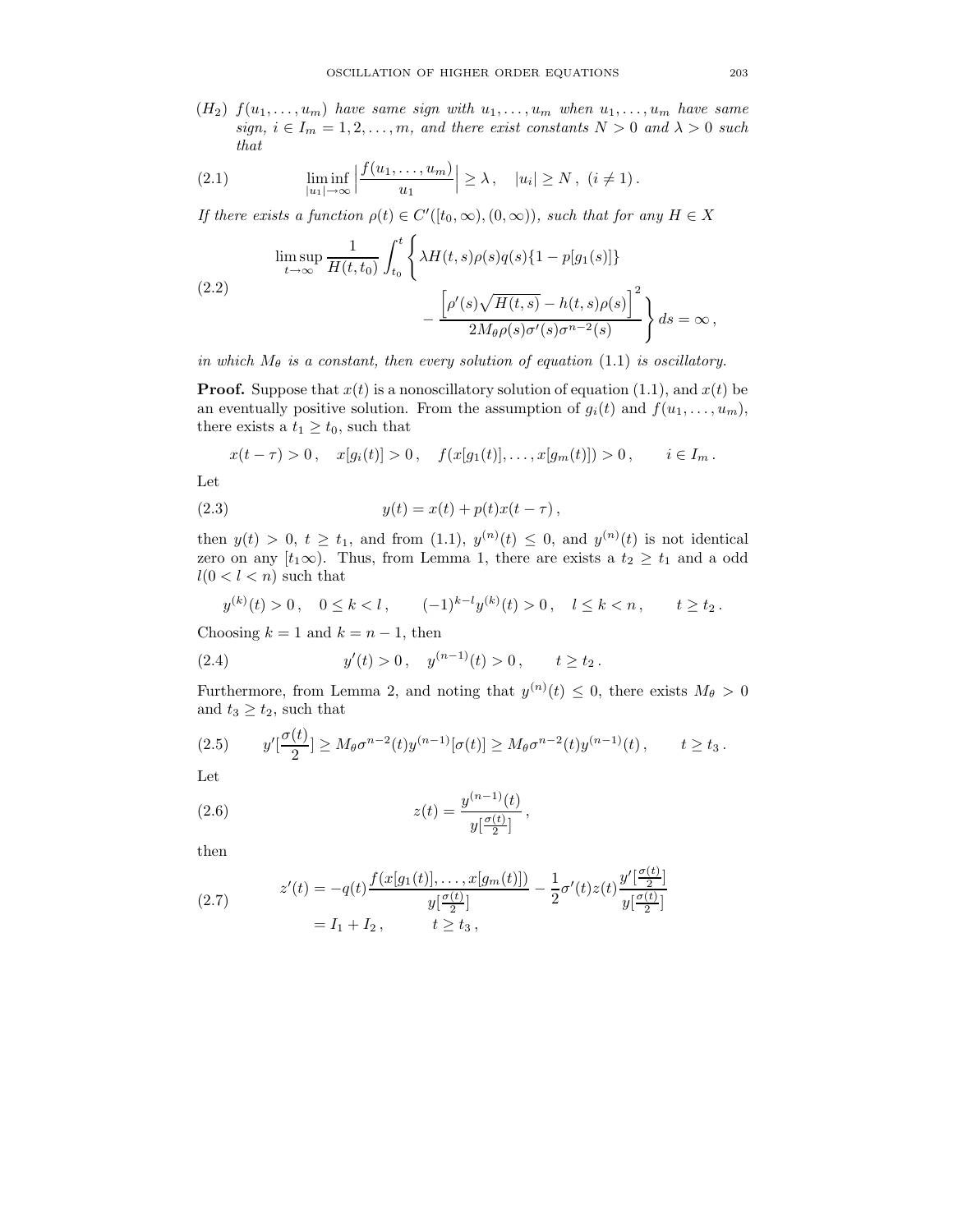for  $I_1$ , from  $(2.3)$ ,  $(H_1) - (H_2)$ ,  $y(t) \ge x(t)$  and  $y'(t) > 0$ , we have

$$
I_1 \leq -\lambda q(t) \frac{x[g_1(t)]}{y[\frac{\sigma(t)}{2}]} \leq -\lambda q(t) \frac{\{1 - p[g_1(t)]\}y[g_1(t)]}{y[\frac{\sigma(t)}{2}]} \leq -\lambda q(t) \{1 - p[g_1(t)]\},
$$

for  $I_2$ , from  $(2.5)$  and  $(2.6)$ , we have

$$
\frac{1}{2}\sigma'(t)z(t)\frac{y'\left[\frac{\sigma(t)}{2}\right]}{y\left[\frac{\sigma(t)}{2}\right]}\geq \frac{M_{\theta}}{2}\sigma'(t)\sigma^{n-2}(t)z^2(t),
$$

then

(2.8) 
$$
z'(t) \leq -\lambda q(t) \{1 - p[g_1(t)]\} - \frac{M_\theta}{2} \sigma'(t) \sigma^{n-2}(t) z^2(t), \qquad t \geq t_3.
$$

For any  $H \in X$ , from  $(2.8)$ , for any  $t > T \ge t_3$ , we have

$$
\int_{T}^{t} \lambda H(t,s)\rho(s)q(s)\{1-p[g_{1}(s)]\} ds \leq -\int_{T}^{t} H(t,s)\rho(s)z'(s) ds \n- \frac{M_{\theta}}{2} \int_{T}^{t} H(t,s)\rho(s)\sigma'(s)\sigma^{n-2}(s)z^{2}(s) ds \n= H(t,T)\rho(T)z(T) + \int_{T}^{t} (\rho'(s)H(t,s) - h(t,s)\sqrt{H(t,s)}\rho(s)) z(s) ds \n- \frac{M_{\theta}}{2} \int_{T}^{t} H(t,s)\rho(s)\sigma'(s)\sigma^{n-2}(s)z^{2}(s) ds \n= H(t,T)\rho(T)z(T) \n- \frac{M_{\theta}}{2} \int_{T}^{t} \left[ \sqrt{H(t,s)\rho(s)\sigma'(s)\sigma^{n-2}(s)} z(s) - \frac{\rho'(s)\sqrt{H(t,s)} - h(t,s)\rho(s)}{M_{\theta}\sqrt{\rho(s)\sigma'(s)\sigma^{n-2}(s)}} \right]^{2} ds \n+ \int_{T}^{t} \frac{\left[\rho'(s)\sqrt{H(t,s)} - h(t,s)\rho(s)\right]^{2}}{2M_{\theta}\rho(s)\sigma'(s)\sigma^{n-2}(s)} ds \n\leq H(t,T)\rho(T)z(T) + \int_{T}^{t} \frac{\left[\rho'(s)\sqrt{H(t,s)} - h(t,s)\rho(s)\right]^{2}}{2M_{\theta}\rho(s)\sigma'(s)\sigma^{n-2}(s)} ds.
$$

Thus

$$
\int_{T}^{t} \left\{ \lambda H(t,s)\rho(s)q(s)\{1-p[g_1(s)]\} - \frac{\left[\rho'(s)\sqrt{H(t,s)} - h(t,s)\rho(s)\right]^2}{2M_{\theta}\rho(s)\sigma'(s)\sigma^{n-2}(s)} \right\} ds
$$
  

$$
\leq H(t,T)\rho(T)z(T).
$$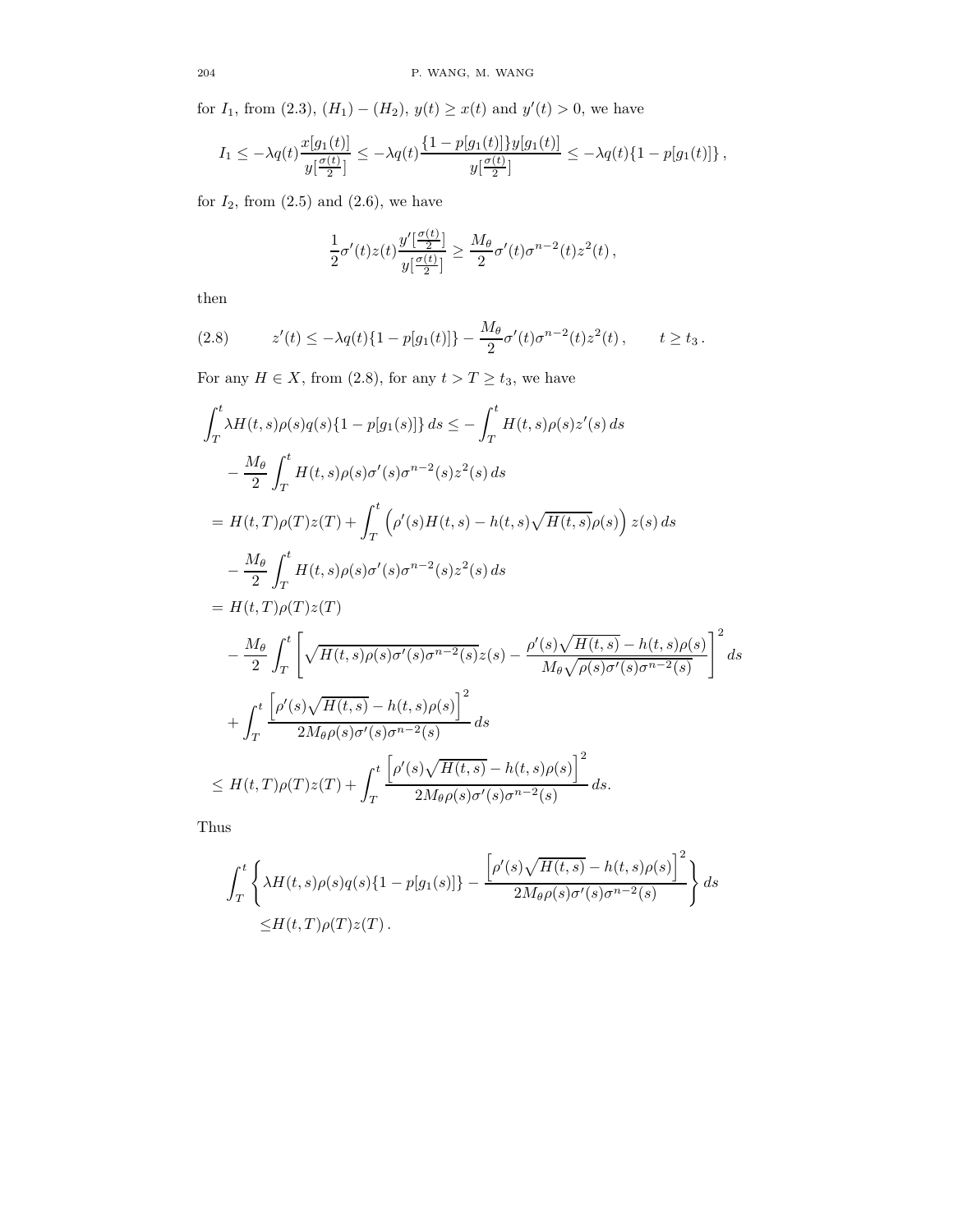From  $H'_{s}(t, s) \leq 0$ , for  $t_3 \geq t_0$ , we have  $H(t, t_3) \leq H(t, t_0)$ , thus

$$
\int_{t_3}^{t} \left\{ \lambda H(t,s)\rho(s)q(s)\{1 - p[g_1(s)]\} - \frac{\left[\rho'(s)\sqrt{H(t,s)} - h(t,s)\rho(s)\right]^2}{2M_{\theta}\rho(s)\sigma'(s)\sigma^{n-2}(s)} \right\} ds
$$
  
 
$$
\leq H(t,t_3)\rho(t_3)z(t_3) \leq H(t,t_0)\rho(t_3)z(t_3).
$$

Furthermore, we have

$$
\frac{1}{H(t,t_0)} \int_{t_0}^t \left\{ \lambda H(t,s)\rho(s)q(s)\{1-p[g_1(s)]\} - \frac{\left[\rho'(s)\sqrt{H(t,s)} - h(t,s)\rho(s)\right]^2}{2M_{\theta}\rho(s)\sigma'(s)\sigma^{n-2}(s)} \right\} ds
$$
\n
$$
= \frac{1}{H(t,t_0)} \left( \int_{t_0}^{t_3} \left\{ \lambda H(t,s)\rho(s)q(s)\{1-p[g_1(s)]\} - \frac{\left[\rho'(s)\sqrt{H(t,s)} - h(t,s)\rho(s)\right]^2}{2M_{\theta}\rho(s)\sigma'(s)\sigma^{n-2}(s)} \right\} ds
$$
\n
$$
+ \int_{t_3}^t \left\{ \lambda H(t,s)\rho(s)q(s)\{1-p[g_1(s)]\} - \frac{\left[\rho'(s)\sqrt{H(t,s)} - h(t,s)\rho(s)\right]^2}{2M_{\theta}\rho(s)\sigma'(s)\sigma^{n-2}(s)} \right\} ds
$$
\n
$$
\leq \rho(t_3)z(t_3) + \lambda \int_{t_0}^{t_3} \frac{H(t,s)}{H(t,t_0)} \rho(s)q(s)\{1-p[g_1(s)]\} ds
$$
\n
$$
\leq z(t_3) + \lambda \int_{t_0}^{t_3} \rho(s)q(s)\{1-p[g_1(s)]\} ds.
$$

Let  $t \to \infty$ , we have

$$
\limsup_{t \to \infty} \frac{1}{H(t, t_0)} \int_{t_3}^t \left\{ \lambda H(t, s) \rho(s) q(s) \{1 - p[g_1(s)]\} - \frac{\left[\rho'(s) \sqrt{H(t, s)} - h(t, s) \rho(s)\right]^2}{2M_\theta \rho(s) \sigma'(s) \sigma^{n-2}(s)} \right\} ds
$$
\n
$$
\leq \rho(t_3) z(t_3) + \lambda \int_{t_0}^{t_3} \rho(s) q(s) \{1 - p[g_1(s)]\} ds,
$$

which contradicts  $(2.2)$ .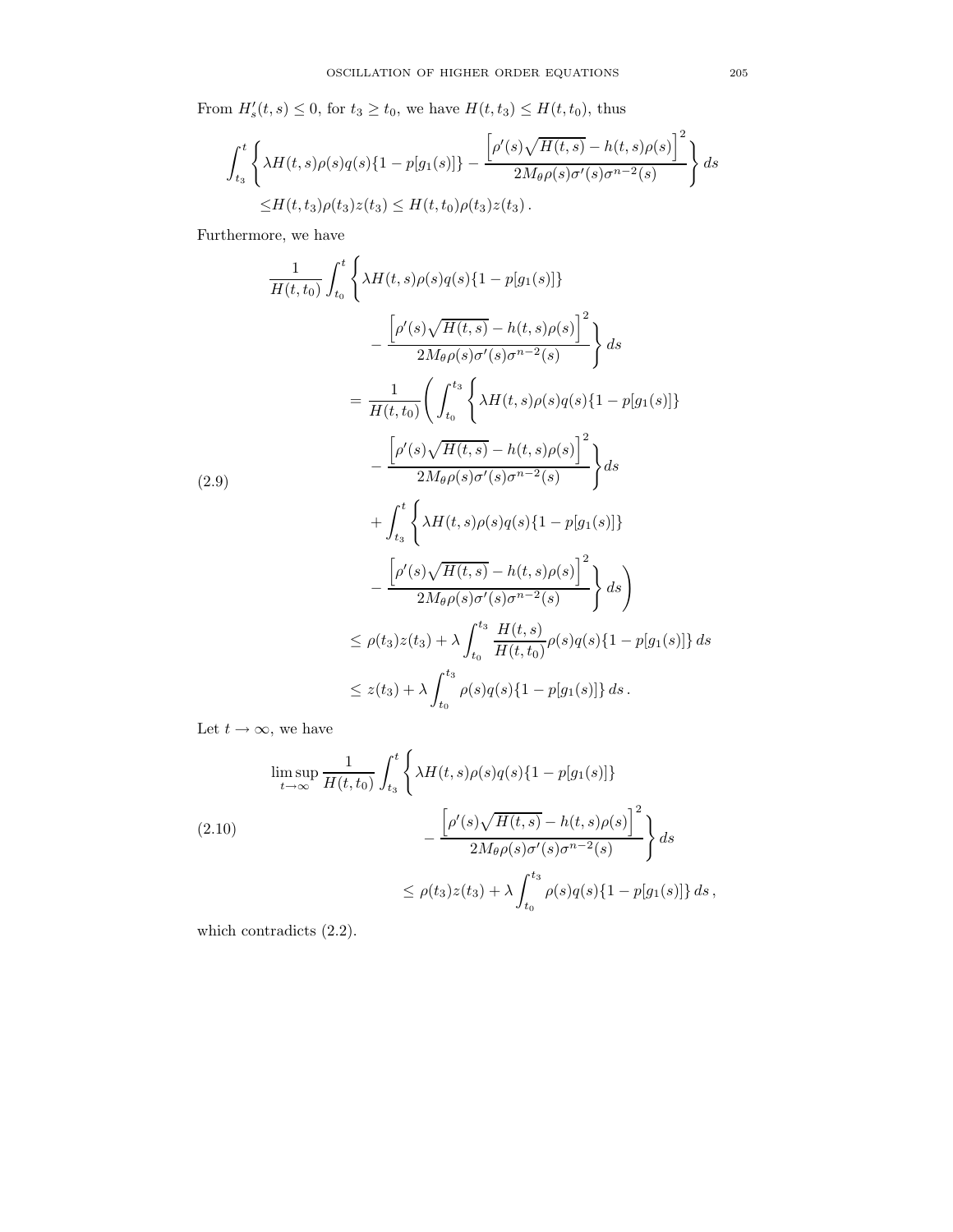If  $x(t)$  is an eventually negative solution of equation (1.1), let  $x^*(t) = -x(t)$ , then equation (1.1) transfer to

$$
(1.1^*) \ [x^*(t) + p(t)x^*(t-\tau)]^{(n)} + q(t)f^*(x^*[g_1(t)], \ldots, x^*[g_m(t)]) = 0 \,, \quad t \ge t_0 \,,
$$

in which  $f^*(x^*[g_1(t)], \ldots, x^*[g_m(t)]) = -f(-x^*[g_1(t)], \ldots, -x^*[g_m(t)])$ , and  $x^*(t)$ is an eventually positive solution of equation  $(1.1^*)$ ,  $f^*$  satisfies  $(H_1) - (H_2)$ , then similar to the case of  $x(t) > 0$ , we can also obtain a contradiction. This completes the proof of Theorem 1.  $\Box$ 

From Theorem 1, we have the following corollary.

**Corollary 1.** Suppose that the conditions  $(H_1) - (H_2)$  hold, and there exists a function  $\rho(t) \in C'([t_0, \infty), (0, \infty))$ , such that for any  $H \in X$ 

(2.11) 
$$
\limsup_{t \to \infty} \frac{1}{H(t, t_0)} \int_{t_0}^t H(t, s) \rho(s) q(s) \{1 - p[g_1(s)]\} ds = \infty,
$$

$$
(2.12) \qquad \limsup_{t \to \infty} \frac{1}{H(t, t_0)} \int_{t_0}^t \frac{\left[\rho'(s)\sqrt{H(t, s)} - h(t, s)\rho(s)\right]^2}{\rho(s)\sigma'(s)\sigma^{n-2}(s)} ds < \infty
$$

then every solution of equation (1.1) is oscillatory.

**Remark 1.** When  $f(x[g_1(t)], \ldots, x[g_m(t)]) \equiv x[\sigma(t)],$  choosing  $H(t, s) = (t$  $s)^{m-1}$ , then it is clear that Corollary 1 reduce to Theorem A.

Example 1. Consider the high-order equation

(\*) 
$$
[x(t) + (1 - \frac{1}{t})x(t-\tau)]^{(4)} + \frac{1}{t}x(t)(1+x^2(t-\frac{1}{2}))(1+x^2(t-1)) = 0, \quad t \ge 1,
$$

where  $p(t) = 1 - \frac{1}{t}$ ,  $q(t) = \frac{1}{t}$ ,  $g_1(t) = x(t)$ ,  $g_2(t) = t - \frac{1}{2}$ ,  $g_3(t) = t - 1$ ,  $m = 3$ ,  $f(x[g_1(t)], x[g_2(t)], x[g_3(t)]) = f(x, y, z) = x(1 + y^2)(1 + z^2).$ 

Taking  $H(t, s) = (t-s)^{k-1}$ ,  $h(t, s) = (k-1)(t-s)^{\frac{k-3}{2}}$ ,  $\rho(s) = s$ , in which  $(t, s) \in$ D and  $k > 2$  is a constant. It is easy known that the condition of Corollary 1 are satisfied, then all solutions of equation (\*) are oscillatory.

When 
$$
f(x[g_1(t)],...,x[g_m(t)]) = \sum_{i=1}^m f_i(x[g_i(t)])
$$
, in which  $f_i(x) \in C(R,R)$ ,

 $xf_i(x) > 0$  for  $x \neq 0, i \in I_m$ . We have the following theorem.

Theorem 2. Suppose that the following conditions hold

(H<sub>3</sub>) there exists a function  $\sigma(t) \in C'([t_0, \infty), (0, \infty))$  such that  $\sigma(t) = \inf_{s \ge t} \{s, \min_{i \in I_m} \{g_i(s)\}\}, \text{ and } \lim_{t \to \infty} \sigma(t) = \infty, \ i \in I_m;$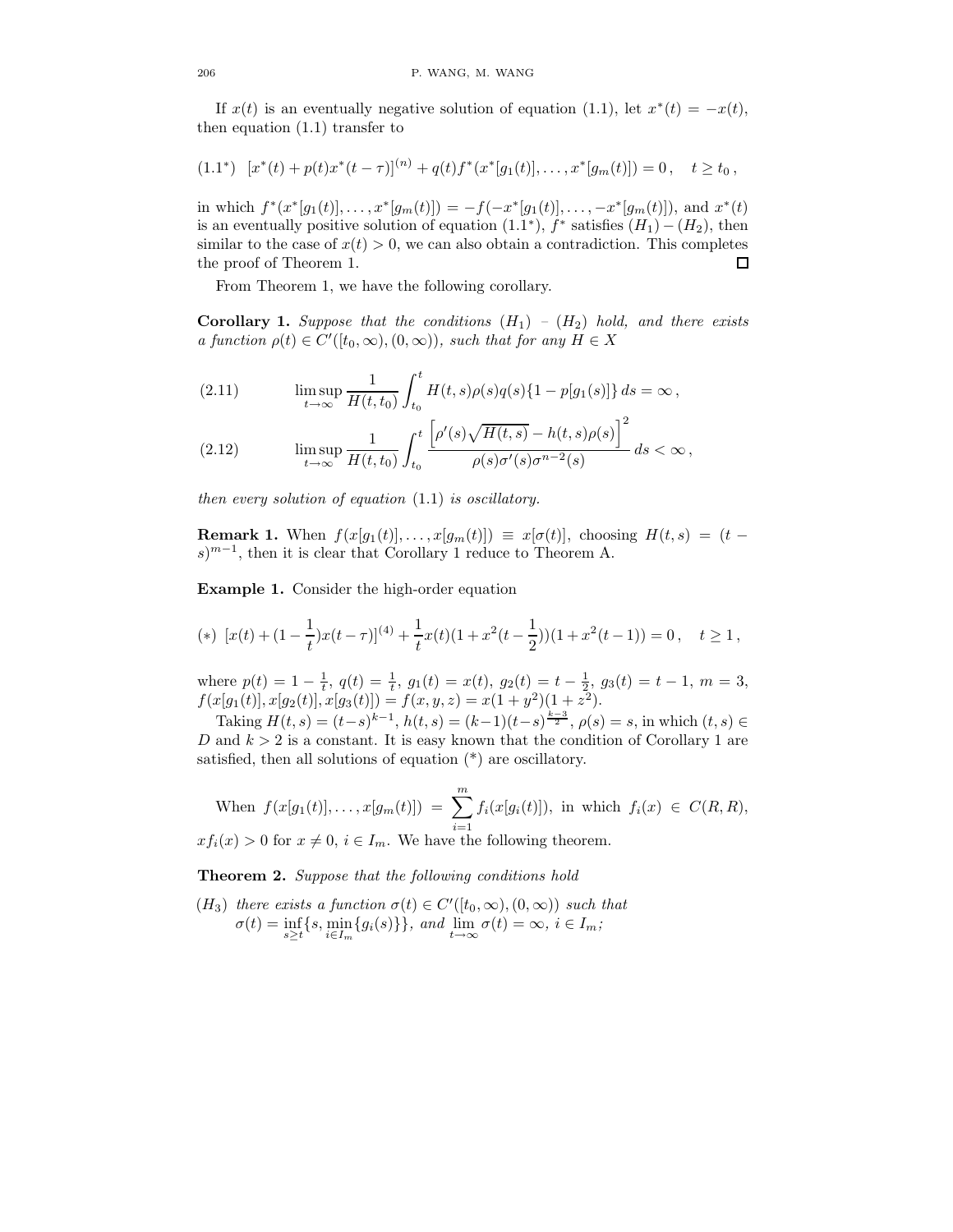$(H_4)$   $\frac{f_i(x)}{x} \geq \lambda_i > 0$ ,  $x \neq 0$ , where  $\lambda_i > 0$  are some constants,  $i \in I_m$ . If there exists a function  $\rho(t) \in C'([t_0, \infty), (0, \infty))$ , such that for any  $H \in X$ 

$$
\limsup_{t \to \infty} \frac{1}{H(t, t_0)} \int_{t_0}^t \left\{ H(t, s) \rho(s) q(s) \sum_{i=1}^m \lambda_i \{1 - p[g_i(s)]\} - \frac{\left[\rho'(s) \sqrt{H(t, s)} - h(t, s) \rho(s)\right]^2}{2M_\theta \rho(s) \sigma'(s) \sigma^{n-2}(s)} \right\} ds = \infty,
$$

in which  $M_{\theta}$  is a constant, then every solution of equation (1.1) is oscillatory.

**Proof.** Suppose that equation (1.1) has a nonoscillatory solution  $x(t) > 0$ . By using the same arguments as in the proof of Theorem 1, there exists a  $t_1 \ge t_0$  such that  $y(t) > 0$ ,  $y'(t) > 0$ ,  $y^{(n-1)}(t) > 0$  and  $y^{(n)}(t) \le 0$  for  $t \ge t_1$ , and there exists  $M_{\theta} > 0$  and  $t_2 \geq t_1$ , such that

$$
(2.5) \t y'[\frac{\sigma(t)}{2}] \ge M_{\theta} \sigma^{n-2}(t) y^{(n-1)}[\sigma(t)] \ge M_{\theta} \sigma^{n-2}(t) y^{(n-1)}(t), \quad t \ge t_2.
$$

Let

(2.6) 
$$
z(t) = \frac{y^{(n-1)}(t)}{y[\frac{\sigma(t)}{2}]},
$$

then

(2.14) 
$$
z'(t) = -q(t) \sum_{i=1}^{m} \frac{f_i(x[g_i(t)])}{y\left[\frac{\sigma(t)}{2}\right]} - \frac{1}{2}\sigma'(t)z(t)\frac{y'\left[\frac{\sigma(t)}{2}\right]}{y\left[\frac{\sigma(t)}{2}\right]}, \quad t \ge t_2.
$$

From  $(2.3)$ ,  $(H_3) - (H_4)$ ,  $y(t) \ge x(t)$  and  $y'(t) > 0$ , we have

$$
-q(t)\sum_{i=1}^{m} \frac{f_i(x[g_i(t)])}{y[\frac{\sigma(t)}{2}]} \leq -q(t)\sum_{i=1}^{m} \lambda_i \frac{x[g_i(t)]}{y[\frac{\sigma(t)}{2}]}
$$
  

$$
= -q(t)\sum_{i=1}^{m} \lambda_i \frac{y[g_i(t)] - p[g_i(t)]x[g_i(t) - \tau]}{y[\frac{\sigma(t)}{2}]}
$$
  

$$
\leq -q(t)\sum_{i=1}^{m} \lambda_i \frac{\{1 - p[g_i(t)]\}y[g_i(t)]}{y[\frac{\sigma(t)}{2}]}
$$
  

$$
\leq -q(t)\sum_{i=1}^{m} \lambda_i \{1 - p[g_i(t)]\},
$$

then

$$
(2.15) \t z'(t) \le -q(t) \sum_{i=1}^{m} \lambda_i \{1 - p[g_1(t)]\} - \frac{M_\theta}{2} \sigma'(t) \sigma^{n-2}(t) z^2(t), \quad t \ge t_2.
$$

The remainder proof is as same as proof of Theorem 1, we omit it. This completes the proof of Theorem 2. $\Box$